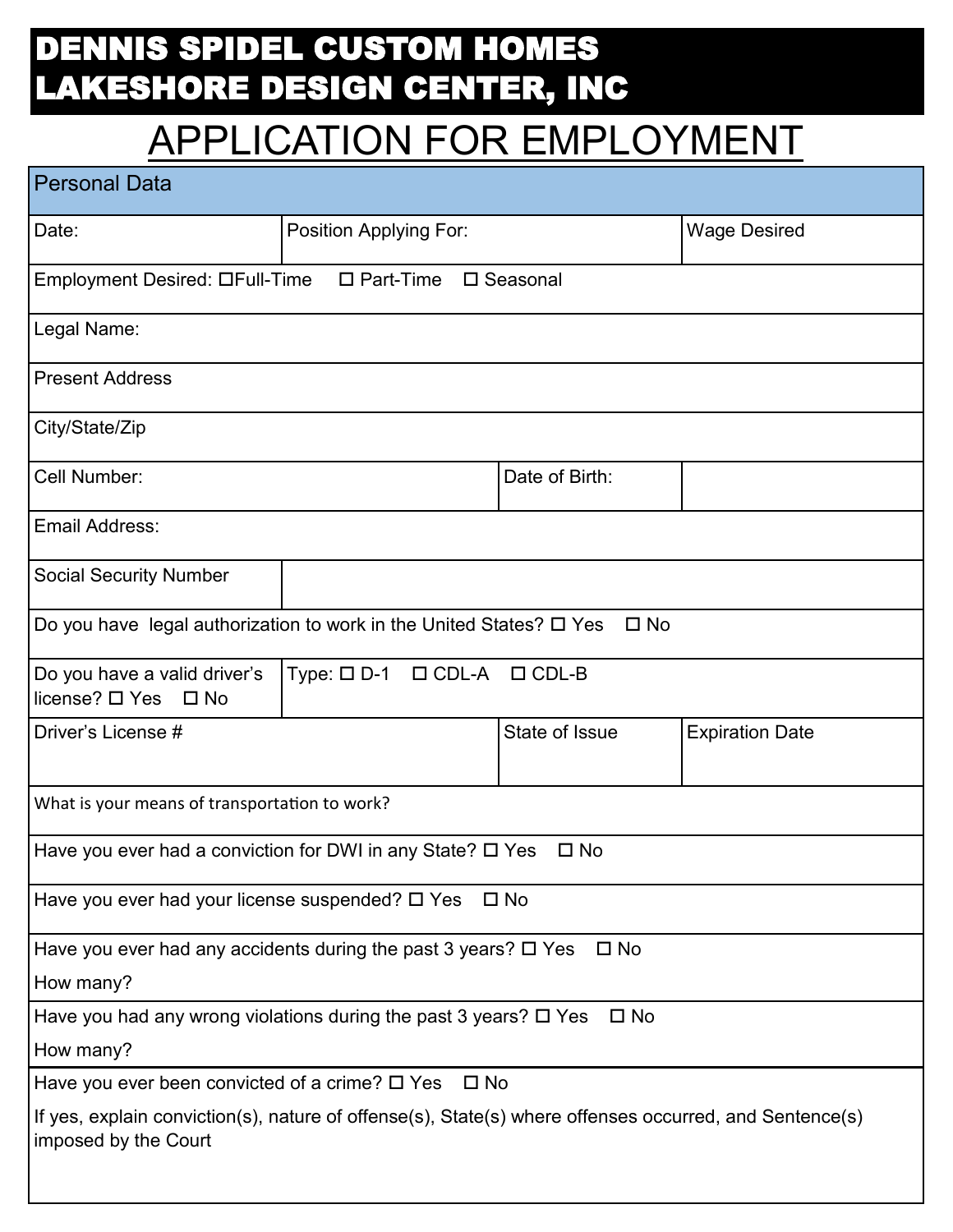## **PERSONAL DATA**

Please list at least 3 individuals, such as present or former pastors, supervisors, business clients, or teachers, with who you are not related or living with who we may contact who have knowledge of your character, experience or ability.

| Name:   | Occupation:           | <b>Years Acquainted</b> |
|---------|-----------------------|-------------------------|
| Address | <b>Business Phone</b> | Home Phone              |
| Name:   | Occupation:           | <b>Years Acquainted</b> |
| Address | <b>Business Phone</b> | Home Phone              |
| Name:   | Occupation:           | <b>Years Acquainted</b> |
| Address | <b>Business Phone</b> | Home Phone              |

| <b>EDUCATION</b>                                                                                                                                                    |                |          |                        |
|---------------------------------------------------------------------------------------------------------------------------------------------------------------------|----------------|----------|------------------------|
| Type of School                                                                                                                                                      | Name of School | Location | <b>Years Completed</b> |
| <b>High School</b><br>College<br>Business/Vocational/Technical<br>School<br>College<br><b>Graduate School</b><br><b>Other (include Military &amp; Certification</b> |                |          |                        |
| Graduated □ Yes<br>$\square$ No                                                                                                                                     | Major & Degree |          |                        |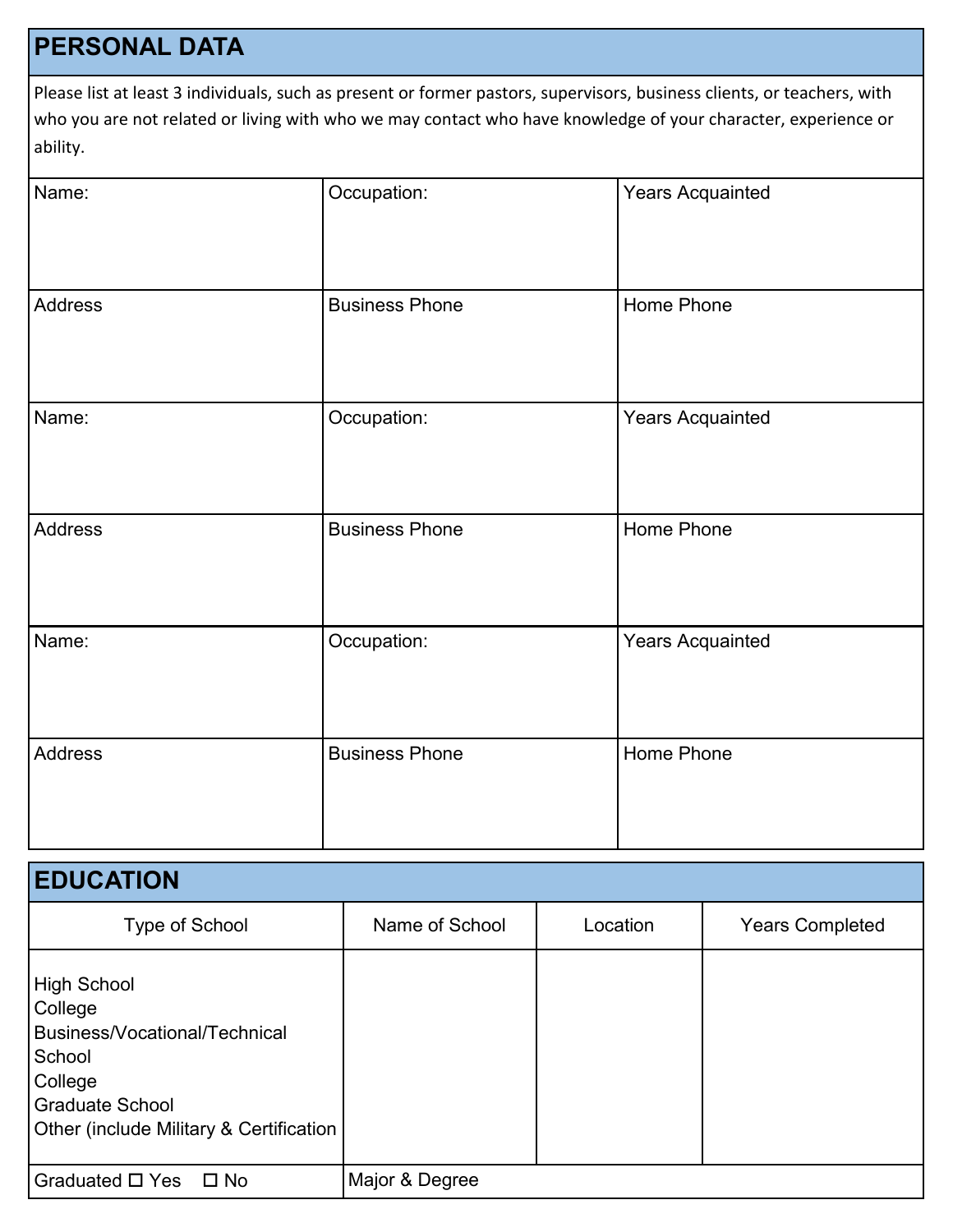| <b>MILITARY SERVICE</b>                                  |                                                       |              |  |
|----------------------------------------------------------|-------------------------------------------------------|--------------|--|
| Have you ever served in the<br>I Armed Forces?ロ Yes ロ No | If yes, complete the remaining blocks in this section |              |  |
| Branch                                                   | <b>Highest Rank</b>                                   | Date Entered |  |
| Date Discharged                                          | <b>Principle Duties</b>                               |              |  |
| Service School or Special Experience                     |                                                       |              |  |

| <b>EQUIPMENT &amp; MAINTENANCE EXPERIENCE</b>                      |                         |  |  |
|--------------------------------------------------------------------|-------------------------|--|--|
| Heavy equipment you operate                                        | <b>Years Experience</b> |  |  |
| Heavy equipment you repair                                         | <b>Years Experience</b> |  |  |
| $\Box$ Plumbing<br>Maintenance Experience □ Carpentry □ Electrical | <b>Years Experience</b> |  |  |

| <b>WORK EXPERIENCE</b>                                                                                                                        |                        |                         |  |
|-----------------------------------------------------------------------------------------------------------------------------------------------|------------------------|-------------------------|--|
| Please list your work experience for the past 5 years beginning with your most recent job held. If you were<br>self-employed, give firm name. |                        |                         |  |
| Name of Employer                                                                                                                              | <b>Supervisor Name</b> | <b>Employment Dates</b> |  |
| Pay or Salary                                                                                                                                 | <b>Address</b>         |                         |  |
| <b>Phone Number</b>                                                                                                                           | <b>Job Title</b>       | Reason for leaving      |  |
| List of duties you performed, skills you used or learned, support or supervisory positions held and<br>promotions                             |                        |                         |  |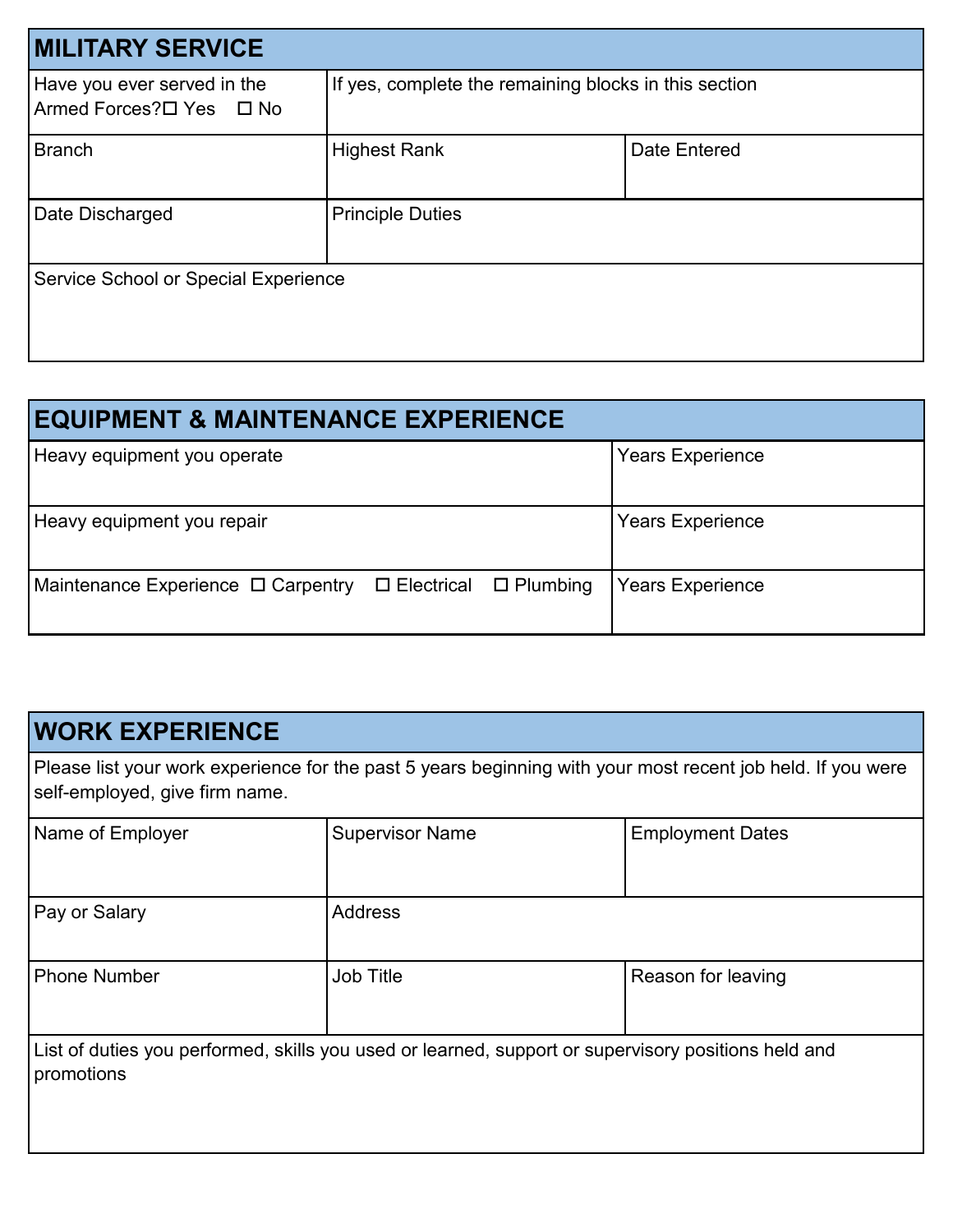| Name of Employer    | <b>Supervisor Name</b>                                                                              | <b>Employment Dates</b> |  |
|---------------------|-----------------------------------------------------------------------------------------------------|-------------------------|--|
| Pay or Salary       | <b>Address</b>                                                                                      |                         |  |
| <b>Phone Number</b> | Job Title                                                                                           | Reason for leaving      |  |
| promotions          | List of duties you performed, skills you used or learned, support or supervisory positions held and |                         |  |
| Name of Employer    | <b>Supervisor Name</b>                                                                              | <b>Employment Dates</b> |  |
| Pay or Salary       | <b>Address</b>                                                                                      |                         |  |
| <b>Phone Number</b> | Job Title                                                                                           | Reason for leaving      |  |
| promotions          | List of duties you performed, skills you used or learned, support or supervisory positions held and |                         |  |
| Name of Employer    | <b>Supervisor Name</b>                                                                              | <b>Employment Dates</b> |  |
| Pay or Salary       | <b>Address</b>                                                                                      |                         |  |
| <b>Phone Number</b> | Job Title                                                                                           | Reason for leaving      |  |
| promotions          | List of duties you performed, skills you used or learned, support or supervisory positions held and |                         |  |